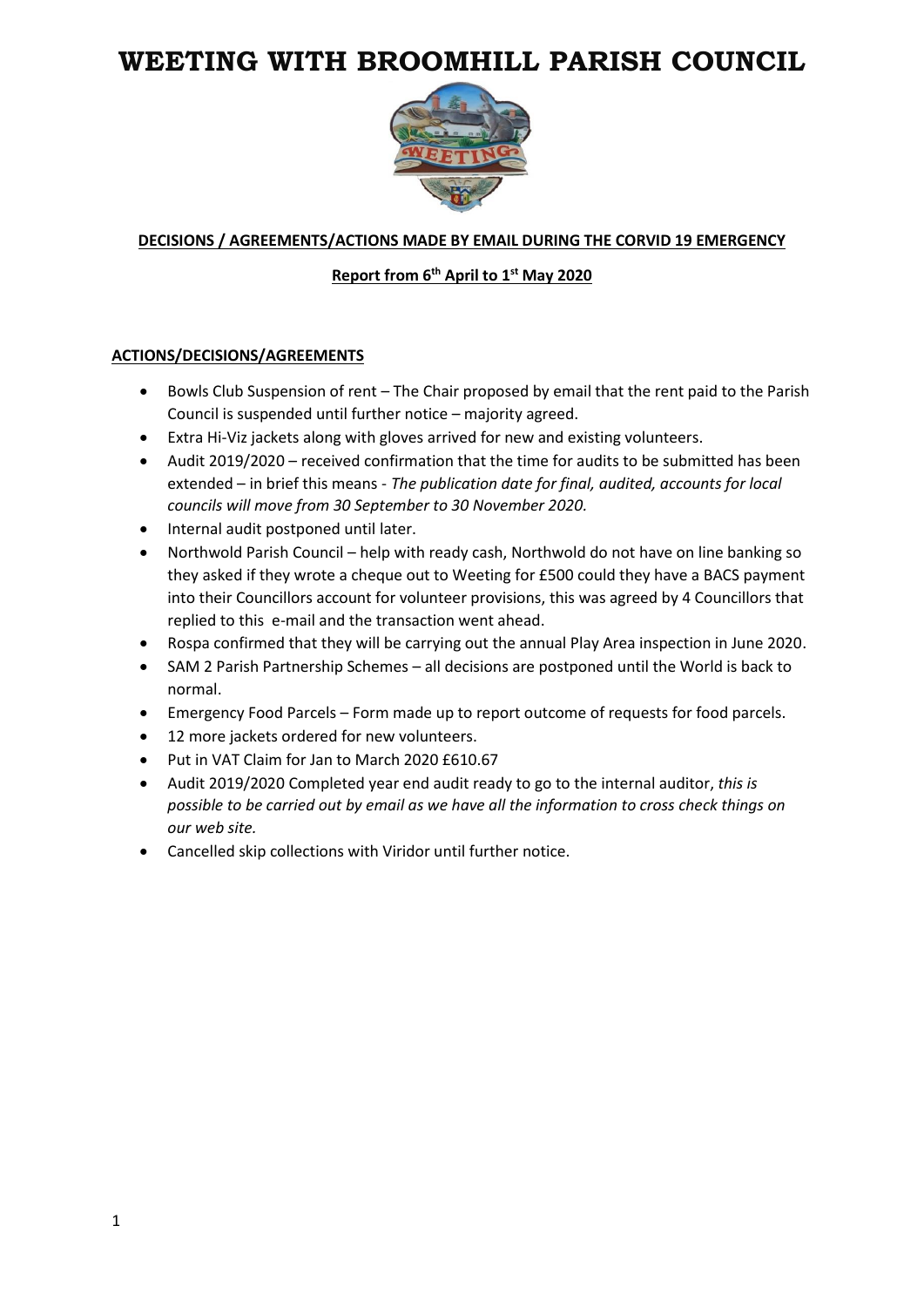# **PAYMENTS AGREED Weeting Payments Agreed on 16th April 2020**

# **The following payments were authorised on Thursday the 16th April 2020 BY E-MAIL DUE TO THE CORONAVIRUS PANDEMIC - this sheet will be signed and minuted at the next meeting as and when public meetings are allowed**

| <b>Balance for March 2020</b>                                                                                        |                                             | £623.81                                |
|----------------------------------------------------------------------------------------------------------------------|---------------------------------------------|----------------------------------------|
| Minus the following direct debits                                                                                    |                                             |                                        |
| E-On Street Lights                                                                                                   |                                             | £664.33                                |
| E-On Street Lights Parrots Piece                                                                                     |                                             | £14.67                                 |
| Viridor Waste Collection<br><b>Total Direct Debits</b>                                                               |                                             | £54.05<br>£733.05                      |
|                                                                                                                      |                                             |                                        |
| <b>Bowls Club</b>                                                                                                    |                                             | £18.75                                 |
| Northwold banking help see R Silvester Payments                                                                      |                                             | £500.00                                |
| Northwold Payment old Litter picks                                                                                   |                                             | £20.00                                 |
| Norfolk CC Payment for Bin Stickers see Norse Pay                                                                    |                                             | £250.00                                |
| Norfolk Community Foundation grant                                                                                   |                                             | £1,000.00                              |
| Precept                                                                                                              |                                             | £18,800.00                             |
| <b>Total Income</b>                                                                                                  |                                             | £20,588.75                             |
| <b>Total after Direct Debits and Income</b>                                                                          |                                             | £20,479.51                             |
| <b>Cheques/Bacs</b>                                                                                                  | <b>Description</b>                          | <b>Total</b>                           |
| 60464886                                                                                                             | Handyman Delivery of Covid Leaflets         | £129.48                                |
| 60651052                                                                                                             | Extra vests for volunteers                  | £103.43                                |
| 60698395                                                                                                             | S O'Donnell - emergency supplies            | £200.00                                |
| 60744749                                                                                                             | R Silverster - Northwold emergency supplies |                                        |
|                                                                                                                      | - see Northwold payment in                  | £500.00                                |
| 60854117                                                                                                             | Westcotec - street light maintenance        | £194.08                                |
| 60854143                                                                                                             | Westcotec - New led Peppers Close o/s 34    | £258.00                                |
| 60854194                                                                                                             | Westcotec - New led Hereward Way o/s 53     | £258.00                                |
| 60854214                                                                                                             | Fengate - village maintenance               | £15.48                                 |
| 60854275                                                                                                             | NALC subscription                           | £308.33                                |
| 60854304                                                                                                             | Mole Man - Football Field                   | £50.00                                 |
| 60854342                                                                                                             | Chase Timber - village maintenance          | £19.43                                 |
| 60854491                                                                                                             | Fenland Leisure - parts for playarea        | £21.48                                 |
| 60854525                                                                                                             | Norse - Charge for Bin Stickers see NCC     |                                        |
|                                                                                                                      | Payment                                     | £300.00                                |
| 60857440                                                                                                             | Handyman salary and expenses                | £400.40                                |
| 60857381                                                                                                             | Clerk salary and expenses                   | £908.04                                |
| <b>Total Cheques / BACS paid</b>                                                                                     |                                             | £3,666.15                              |
| <b>Balance in Community Account May 2020</b><br><b>Balance in Savings Account</b><br><b>Total in Parish Accounts</b> |                                             | £16,813.36<br>£12,053.37<br>£28,866.73 |